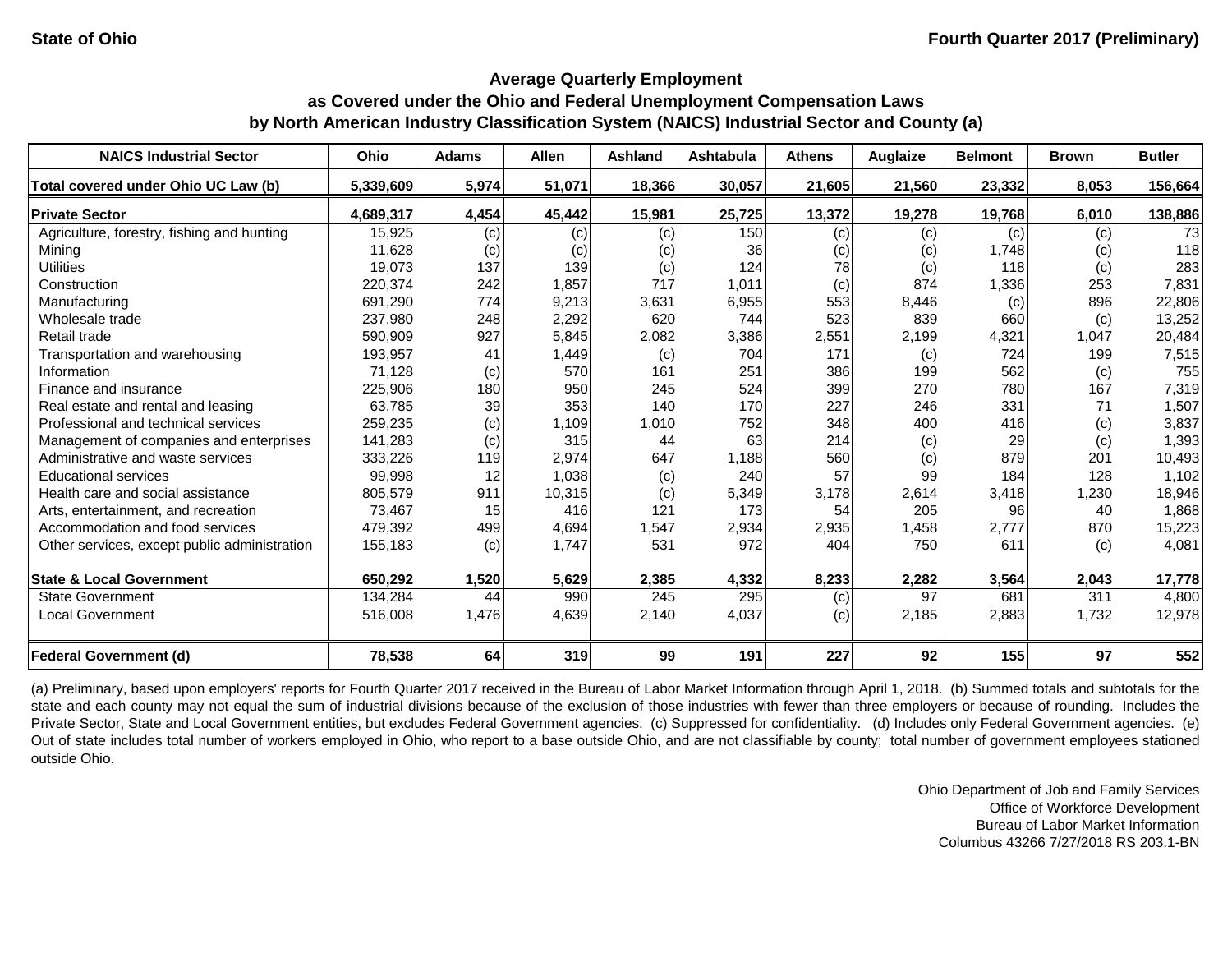| <b>NAICS Industrial Sector</b>               | Carroll  | Champaign | <b>Clark</b> | <b>Clermont</b> | <b>Clinton</b> | Columbiana | <b>Coshocton</b> | Crawford | Cuyahoga | <b>Darke</b> |
|----------------------------------------------|----------|-----------|--------------|-----------------|----------------|------------|------------------|----------|----------|--------------|
| Total covered under Ohio UC Law (b)          | 6,397    | 10,805    | 47,966       | 58,982          | 17,368         | 28,829     | 10,127           | 13,285   | 708,937  | 18,447       |
| <b>Private Sector</b>                        | 5,387    | 8,914     | 41,486       | 51,768          | 15,180         | 24,653     | 8,691            | 11,515   | 632,154  | 16,326       |
| Agriculture, forestry, fishing and hunting   |          | (c)       | 346          | (c)             | (c)            | 157        | 67               | 290      | 146      | (c)          |
| Mining                                       | 79       | (c)       | 119          | (c)             | (c)            | 217        | 89               | 22       | 383      | (c)          |
| <b>Utilities</b>                             | 46       | (c)       | (c)          | 331             | (c)            | (c)        | 265              | (c)      | 1,465    | 52           |
| Construction                                 | 637      | 435       | 1,041        | 3,373           | 275            | 946        | 239              | 396      | 21,592   | 872          |
| Manufacturing                                | 1,235    | 3,707     | 6,879        | 5,980           | 3,454          | 5,956      | 2,713            | 2,490    | 67,316   | 4,850        |
| Wholesale trade                              | 174      | (c)       | (c)          | 1,788           | (c)            | (c)        | 137              | 452      | 34,341   | 1,036        |
| Retail trade                                 | 748      | 993       | 5,538        | 10,151          | 1,610          | 3,995      | 1,185            | 1,385    | 63,334   | 1,856        |
| Transportation and warehousing               | 297      | 277       | 2,334        | 2,263           | 3,280          | 1,036      | 229              | (c)      | 20,162   | 1,126        |
| Information                                  | 15       | 71        | 108          | (c)             | 597            | 158        | 63               | 57       | 11,550   | 65           |
| Finance and insurance                        | 70       | 196       | 2,921        | 2,543           | 310            | 475        | 206              | 585      | 39,582   | 571          |
| Real estate and rental and leasing           | 112      | 62        | 458          | 908             | 140            | 212        | 47               | 67       | 13,375   | 109          |
| Professional and technical services          | 142      | (c)       | 766          | 2,843           | 197            | 382        | (c)              | 574      | 46,050   | (c)          |
| Management of companies and enterprises      | $\Omega$ | (c)       | 1,099        | 639             | 196            | 133        | (c)              | (c)      | 23,543   | (c)          |
| Administrative and waste services            | 181      | 400       | 2,733        | 2,957           | 617            | 1,260      | 299              | (c)      | 46,631   | 533          |
| <b>Educational services</b>                  | $\Omega$ | 202       | 703          | 496             | (c)            | 195        | 77               | (c)      | 20,913   | 53           |
| Health care and social assistance            | 777      | 833       | 7,923        | 6,405           | (c)            | 4,953      | 1,792            | (c)      | 128,695  | 2,375        |
| Arts, entertainment, and recreation          | 77       | 120       | 353          | 984             | 121            | 256        | 97               | 68       | 13,183   | 186          |
| Accommodation and food services              | 598      | 632       | 4,733        | 6,781           | 1,195          | 2,410      | 729              | 1,115    | 58,812   | 1,102        |
| Other services, except public administration | 190      | 348       | 1,576        | (c)             | 260            | 976        | 243              | 372      | 21,080   | 534          |
| <b>State &amp; Local Government</b>          | 1,010    | 1,891     | 6,480        | 7,214           | 2,188          | 4,176      | 1,436            | 1,770    | 76,783   | 2,121        |
| <b>State Government</b>                      | 34       | 50        | 158          | 810             | 129            | 336        | 45               | 116      | 4,206    | 47           |
| <b>Local Government</b>                      | 976      | 1,841     | 6,322        | 6,404           | 2,059          | 3,840      | 1,391            | 1,654    | 72,577   | 2,074        |
| <b>Federal Government (d)</b>                | 48       | 66        | 567          | 374             | 128            | 595        | 74               | 80       | 16,153   | 101          |

(a) Preliminary, based upon employers' reports for Fourth Quarter 2017 received in the Bureau of Labor Market Information through April 1, 2018. (b) Summed totals and subtotals for the state and each county may not equal the sum of industrial divisions because of the exclusion of those industries with fewer than three employers or because of rounding. Includes the Private Sector, State and Local Government entities, but excludes Federal Government agencies. (c) Suppressed for confidentiality. (d) Includes only Federal Government agencies. (e) Out of state includes total number of workers employed in Ohio, who report to a base outside Ohio, and are not classifiable by county; total number of government employees stationed outside Ohio.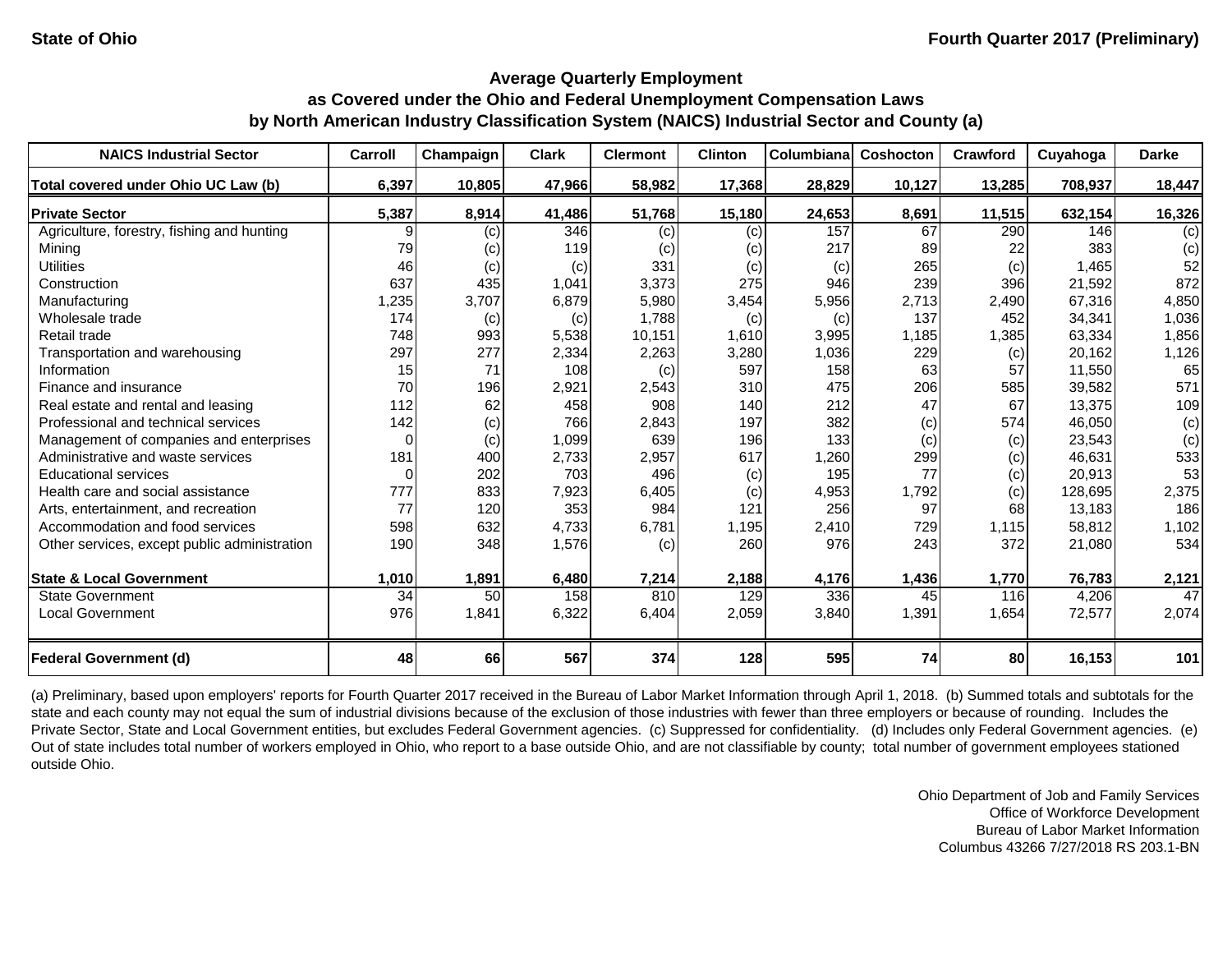| <b>NAICS Industrial Sector</b>               | <b>Defiance</b> | <b>Delaware</b> | Erie   | <b>Fairfield</b> | <b>Fayette</b> | <b>Franklin</b> | <b>Fulton</b> | Gallia | Geauga | Greene |
|----------------------------------------------|-----------------|-----------------|--------|------------------|----------------|-----------------|---------------|--------|--------|--------|
| Total covered under Ohio UC Law (b)          | 15,686          | 88,745          | 36,193 | 43,985           | 11,781         | 752,299         | 18,614        | 11,253 | 34,766 | 61,427 |
| <b>Private Sector</b>                        | 13,681          | 80,961          | 31,207 | 37,311           | 10,105         | 645,268         | 16,076        | 9,189  | 30,943 | 52,596 |
| Agriculture, forestry, fishing and hunting   | 228             | (c)             | (c)    | 77               | 115            | 399             | (c)           | (c)    | (c)    | (c)    |
| Mining                                       |                 | (c)             | (c)    | 32               |                | 275             | (c)           | (c)    | (c)    | (c)    |
| <b>Utilities</b>                             | (c)             | 154             | (c)    | 249              | (c)            | 3,529           | (c)           | 562    | (c)    | (c)    |
| Construction                                 | 348             | 3,464           | 1,056  | 2,165            | 277            | 26,327          | 749           | 482    | 2,261  | 1,561  |
| Manufacturing                                | 3,259           | 6,419           | 6,370  | 4,067            | 1,782          | 38,237          | 7,045         | 617    | 7,327  | 3,686  |
| Wholesale trade                              | (c)             | 2,231           | 987    | 894              | (c)            | 29,213          | 860           | 127    | 1,876  | 1,155  |
| Retail trade                                 | 2,457           | 12,835          | 4,769  | 6,876            | 2,661          | 77,368          | 1,666         | 1,509  | 4,694  | 11,541 |
| Transportation and warehousing               | 585             | 2,443           | (c)    | 1,305            | 1,277          | 43,344          | (c)           | 287    | (c)    | (c)    |
| Information                                  | 197             | 624             | 417    | 230              | 39             | 14,658          | 58            | 68     | 85     | 584    |
| Finance and insurance                        | 666             | 6,053           | 636    | 737              | 399            | 50,496          | 292           | 357    | 633    | 1,124  |
| Real estate and rental and leasing           | 92              | 1,085           | 272    | 477              | 52             | 11,635          | 78            | 44     | 213    | 564    |
| Professional and technical services          | (c)             | 5,728           | 503    | 1,097            | (c)            | 46,811          | 282           | (c)    | 1,170  | 8,644  |
| Management of companies and enterprises      | (c)             | 10,512          | 218    | 194              | (c)            | 24,560          | 65            | (c)    | 282    | 1,046  |
| Administrative and waste services            | 574             | 4,188           | 808    | 3,061            | 471            | 57,889          | 342           | (c)    | 1,825  | 2,112  |
| <b>Educational services</b>                  | (c)             | 1,508           | 292    | 313              | (c)            | 15,236          | (c)           | (c)    | 561    | 1,791  |
| Health care and social assistance            | (c)             | 8,034           | 5,310  | 7,244            | (c)            | 109,904         | (c)           | (c)    | 4,590  | 7,025  |
| Arts, entertainment, and recreation          | 79              | 2,548           | 1,948  | 475              | 103            | 9,833           | 338           | 36     | 430    | 498    |
| Accommodation and food services              | 1,440           | 10,192          | 5,491  | 6,438            | 1,116          | 63,660          | 915           | 908    | 2,608  | 8,549  |
| Other services, except public administration | 571             | 2,621           | 848    | 1,380            | 154            | 21,894          | 372           | 318    | 1,339  | 1,491  |
|                                              |                 |                 |        |                  |                |                 |               |        |        |        |
| <b>State &amp; Local Government</b>          | 2,005           | 7,784           | 4,986  | 6,674            | 1,676          | 107,031         | 2,538         | 2,064  | 3,823  | 8,831  |
| <b>State Government</b>                      | 80              | 350             | 1,050  | 836              | 46             | 55,300          | 113           | 260    | 264    | (c)    |
| <b>Local Government</b>                      | 1,925           | 7,434           | 3,936  | 5,838            | 1,630          | 51,731          | 2,425         | 1,804  | 3,559  | (c)    |
| <b>Federal Government (d)</b>                | 79              | 235             | 240    | 240              | 47             | 13,204          | 92            | 59     | 101    | 14,038 |

(a) Preliminary, based upon employers' reports for Fourth Quarter 2017 received in the Bureau of Labor Market Information through April 1, 2018. (b) Summed totals and subtotals for the state and each county may not equal the sum of industrial divisions because of the exclusion of those industries with fewer than three employers or because of rounding. Includes the Private Sector, State and Local Government entities, but excludes Federal Government agencies. (c) Suppressed for confidentiality. (d) Includes only Federal Government agencies. (e) Out of state includes total number of workers employed in Ohio, who report to a base outside Ohio, and are not classifiable by county; total number of government employees stationed outside Ohio.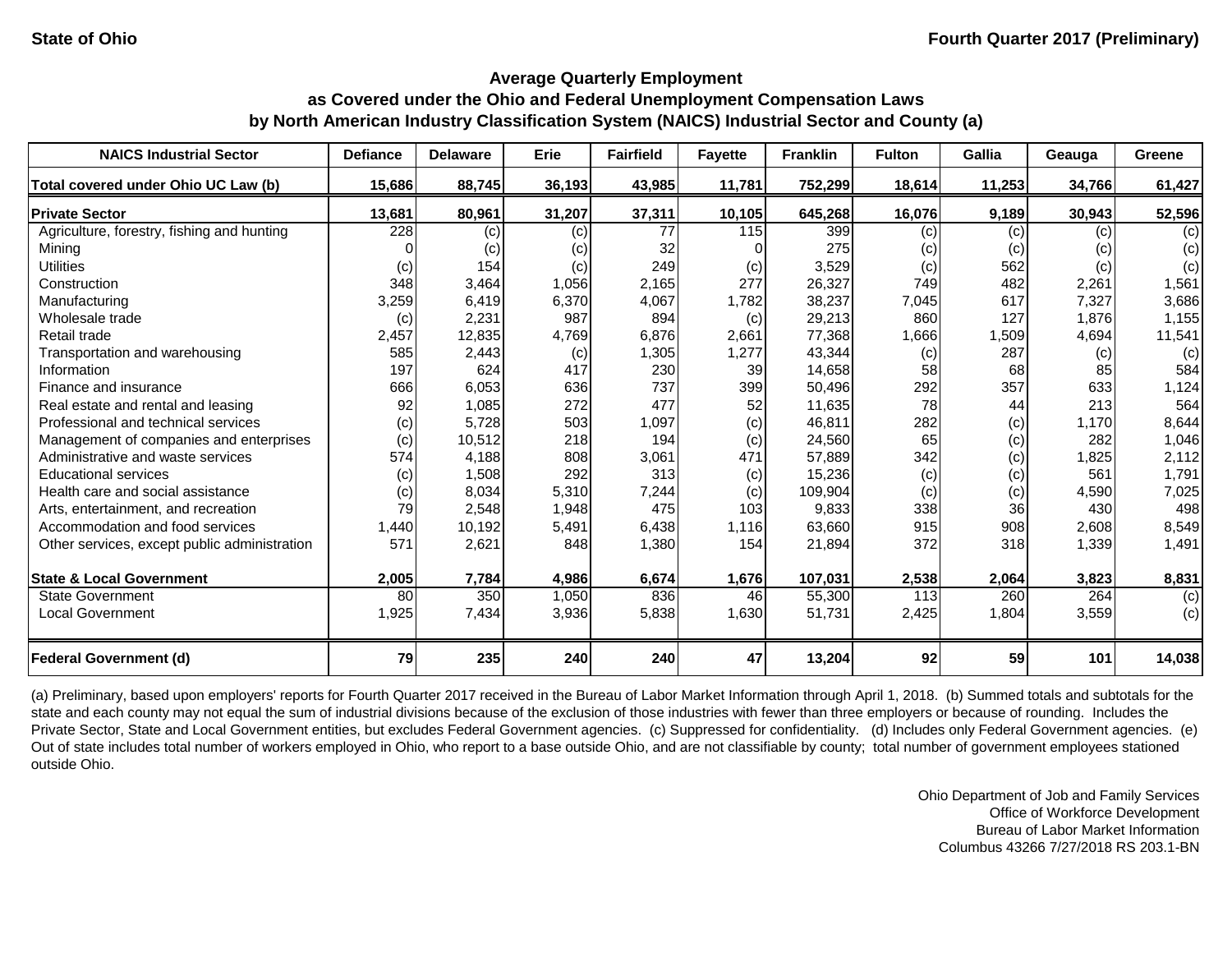| <b>NAICS Industrial Sector</b>               | <b>Guernsey</b> | <b>Hamilton</b> | <b>Hancock</b> | Hardin | <b>Harrison</b> | Henry  | Highland | <b>Hocking</b> | <b>Holmes</b> | Huron  |
|----------------------------------------------|-----------------|-----------------|----------------|--------|-----------------|--------|----------|----------------|---------------|--------|
| Total covered under Ohio UC Law (b)          | 15,401          | 510,170         | 46,207         | 8,471  | 3,877           | 11,287 | 10,457   | 6,653          | 19,525        | 20,969 |
| <b>Private Sector</b>                        | 13,226          | 466,761         | 42,949         | 7,035  | 3,144           | 9,405  | 8,114    | 4,950          | 17,967        | 18,617 |
| Agriculture, forestry, fishing and hunting   | 29              | 218             | (c)            | 226    | (c)             | (c)    | 44       | (c)            | 166           | (c)    |
| Mining                                       | 547             | 143             | (c)            | 0      | (c)             | (c)    | 23       | (c)            | 63            | (c)    |
| <b>Utilities</b>                             | 57              | 1,226           | 98             | 50     | 117             | 22     | 60       | (c)            | 139           | (c)    |
| Construction                                 | 958             | 23,435          | 1,173          | 124    | 244             | 734    | 322      | 281            | 2,204         | 1,607  |
| Manufacturing                                | 2,856           | 49,623          | 12,829         | 1,859  | 565             | 3,589  | 1,753    | 865            | 7,164         | 5,815  |
| Wholesale trade                              | 356             | 22,364          | 1,632          | 220    | 214             | 231    | 271      | 39             | 896           | (c)    |
| Retail trade                                 | 1,766           | 44,832          | 4,513          | 814    | 270             | 970    | 1,613    | 830            | 2,436         | 2,158  |
| Transportation and warehousing               | 513             | 12,915          | 4,109          | 212    | 287             | 531    | 131      | (c)            | 739           | 819    |
| Information                                  | 88              | 8,200           | 340            | 36     | (c)             | 79     | 68       | 35             | 72            | 145    |
| Finance and insurance                        | 310             | 31,245          | 581            | 217    | (c)             | 242    | 392      | 137            | 380           | 413    |
| Real estate and rental and leasing           | 78              | 7,485           | 410            | 48     | 105             | 71     | 61       | 119            | 50            | 134    |
| Professional and technical services          | 346             | 37,225          | 1,374          | 134    | (c)             | 83     | 91       | (c)            | 284           | (c)    |
| Management of companies and enterprises      |                 | 26,518          | 2,142          | O      | (c)             |        | 96       | (c)            | 42            | (c)    |
| Administrative and waste services            | 249             | 32,321          | 1,888          | 141    | 150             | 176    | 554      | 213            | 391           | 406    |
| <b>Educational services</b>                  | 242             | 12,244          | 934            | (c)    | 0               | 45     | 77       | 30             | (c)           | 280    |
| Health care and social assistance            | 2,847           | 86,199          | 5,261          | (c)    | 405             | 1,442  | 1,262    | 685            | (c)           | 2,520  |
| Arts, entertainment, and recreation          | 46              | 9,435           | 214            | 59     | 23              | 65     | 63       | 43             | 96            | 136    |
| Accommodation and food services              | 1,593           | 45,383          | 4,111          | 719    | 173             | 626    | 934      | 1,206          | 1,476         | 1,793  |
| Other services, except public administration | 335             | 15,749          | 1,282          | 205    | (c)             | 314    | 299      | 225            | 305           | 652    |
| <b>State &amp; Local Government</b>          | 2,175           | 43,409          | 3,258          | 1,436  | 733             | 1,882  | 2,343    | 1,703          | 1,558         | 2,352  |
| <b>State Government</b>                      | 497             | 8,928           | 172            | 41     | 46              | 42     | 89       | 301            | 43            | 75     |
| <b>Local Government</b>                      | 1,678           | 34,481          | 3,086          | 1,395  | 687             | 1,840  | 2,254    | 1,402          | 1,515         | 2,277  |
| <b>Federal Government (d)</b>                | 117             | 8,384           | 145            | 63     | 48              | 67     | 98       | 46             | 59            | 140    |

(a) Preliminary, based upon employers' reports for Fourth Quarter 2017 received in the Bureau of Labor Market Information through April 1, 2018. (b) Summed totals and subtotals for the state and each county may not equal the sum of industrial divisions because of the exclusion of those industries with fewer than three employers or because of rounding. Includes the Private Sector, State and Local Government entities, but excludes Federal Government agencies. (c) Suppressed for confidentiality. (d) Includes only Federal Government agencies. (e) Out of state includes total number of workers employed in Ohio, who report to a base outside Ohio, and are not classifiable by county; total number of government employees stationed outside Ohio.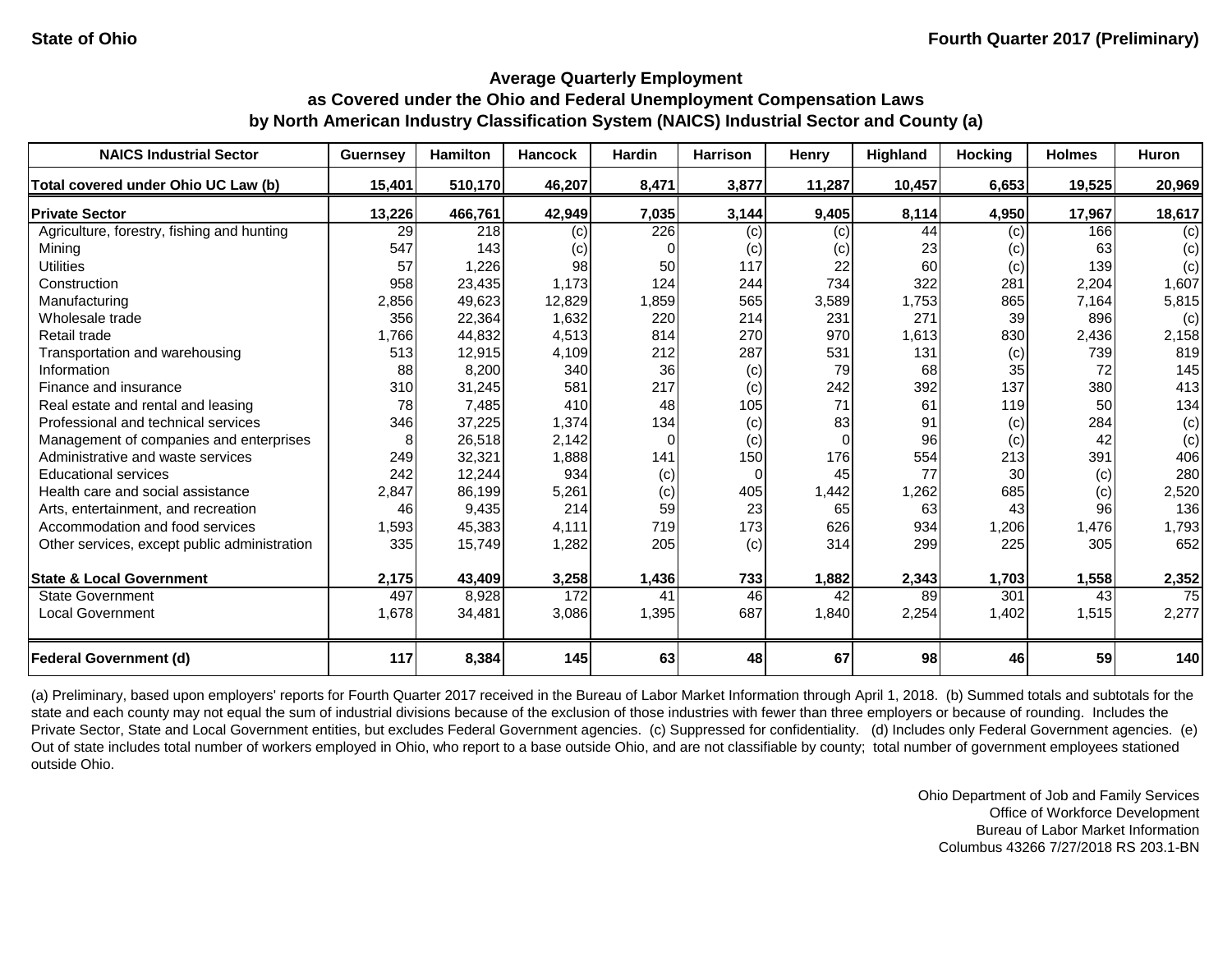| <b>NAICS Industrial Sector</b>               | <b>Jackson</b> | <b>Jefferson</b> | <b>Knox</b> | Lake   | Lawrence         | Licking | Logan  | Lorain | Lucas   | <b>Madison</b> |
|----------------------------------------------|----------------|------------------|-------------|--------|------------------|---------|--------|--------|---------|----------------|
| Total covered under Ohio UC Law (b)          | 10,261         | 20,430           | 20,142      | 95,487 | 12,661           | 53,861  | 20,014 | 97,728 | 207,812 | 17,774         |
| <b>Private Sector</b>                        | 8,761          | 17,180           | 17,442      | 84,454 | 9,910            | 46,126  | 17,847 | 83,274 | 182,494 | 14,709         |
| Agriculture, forestry, fishing and hunting   | 40             |                  | 104         | 741    |                  | 704     | 136    | (c)    | 209     | 279            |
| Mining                                       | 41             | 39               | 79          | 171    | (c)              | 66      | 39     | (c)    | 119     | $\Omega$       |
| <b>Utilities</b>                             | 43             | 803              | 46          | 983    | 89               | 212     | 33     | 222    | 385     | $\Omega$       |
| Construction                                 | 415            | 991              | 960         | 4,198  | 841              | 2,592   | 570    | 4,264  | 8,924   | 485            |
| Manufacturing                                | 2,907          | 1,333            | 4,514       | 21,128 | (c)              | 7,151   | 5,360  | 16,298 | 23,242  | 4,291          |
| Wholesale trade                              | 149            | 461              | 444         | 3,454  | 226              | 1,519   | 436    | 3,509  | 7,559   | 332            |
| Retail trade                                 | 1,468          | 2,828            | 2,124       | 12,733 | 1,833            | 7,737   | 1,569  | 12,711 | 24,375  | 2,197          |
| Transportation and warehousing               | 180            | 1,381            | 311         | 1,292  | 606              | 1,789   | 2,321  | 2,283  | 6,679   | 2,547          |
| Information                                  | 62             | 279              | 155         | 673    | 61               | 242     | 71     | 576    | 1,802   | 50             |
| Finance and insurance                        | 252            | 372              | 365         | 1,463  | 270              | 2,414   | 300    | 1,958  | 5,317   | 132            |
| Real estate and rental and leasing           | 60             | 206              | 150         | 823    | 206              | 441     | 164    | 860    | 2,238   | 60             |
| Professional and technical services          | (c)            | (c)              | 278         | 3,008  | 203              | 2,028   | (c)    | 2,352  | 8,790   | (c)            |
| Management of companies and enterprises      | (c)            | (c)              | 88          | 1,262  | 83               | 650     | (c)    | 1,246  | 5,889   | (c)            |
| Administrative and waste services            | 527            | 1,012            | 1,141       | 5,191  | 520              | 2,807   | 1,916  | 6,730  | 13,998  | 1,192          |
| <b>Educational services</b>                  | (c)            | (c)              | 1,330       | 1,750  | 65               | 988     | 15     | 2,586  | 3,595   | (c)            |
| Health care and social assistance            | (c)            | (c)              | 2,960       | 11,791 | 2,851            | 6,865   | 1,925  | 13,767 | 38,542  | (c)            |
| Arts, entertainment, and recreation          | 53             | 225              | 91          | 984    | 28               | 560     | 325    | 1,066  | 4,054   | 45             |
| Accommodation and food services              | 895            | 1,717            | 1,770       | 10,014 | 1,163            | 5,279   | 1,393  | 9,089  | 20,245  | 1,082          |
| Other services, except public administration | 222            | 617              | 532         | 2,797  | 285              | 2,082   | 452    | 2,851  | 6,531   | 158            |
| <b>State &amp; Local Government</b>          | 1,500          | 3,250            | 2,700       | 11,033 | 2,751            | 7,735   | 2,167  | 14,454 | 25,318  | 3,065          |
| <b>State Government</b>                      | 133            | 69               | 290         | 83     | $\overline{312}$ | 860     | 76     | 1,158  | 7,399   | 1,313          |
| <b>Local Government</b>                      | 1,367          | 3,181            | 2,410       | 10,950 | 2,439            | 6,875   | 2,091  | 13,296 | 17,919  | 1,752          |
| <b>Federal Government (d)</b>                | 68             | 166              | 105         | 467    | 131              | 360     | 124    | 1,086  | 1,824   | 78             |

(a) Preliminary, based upon employers' reports for Fourth Quarter 2017 received in the Bureau of Labor Market Information through April 1, 2018. (b) Summed totals and subtotals for the state and each county may not equal the sum of industrial divisions because of the exclusion of those industries with fewer than three employers or because of rounding. Includes the Private Sector, State and Local Government entities, but excludes Federal Government agencies. (c) Suppressed for confidentiality. (d) Includes only Federal Government agencies. (e) Out of state includes total number of workers employed in Ohio, who report to a base outside Ohio, and are not classifiable by county; total number of government employees stationed outside Ohio.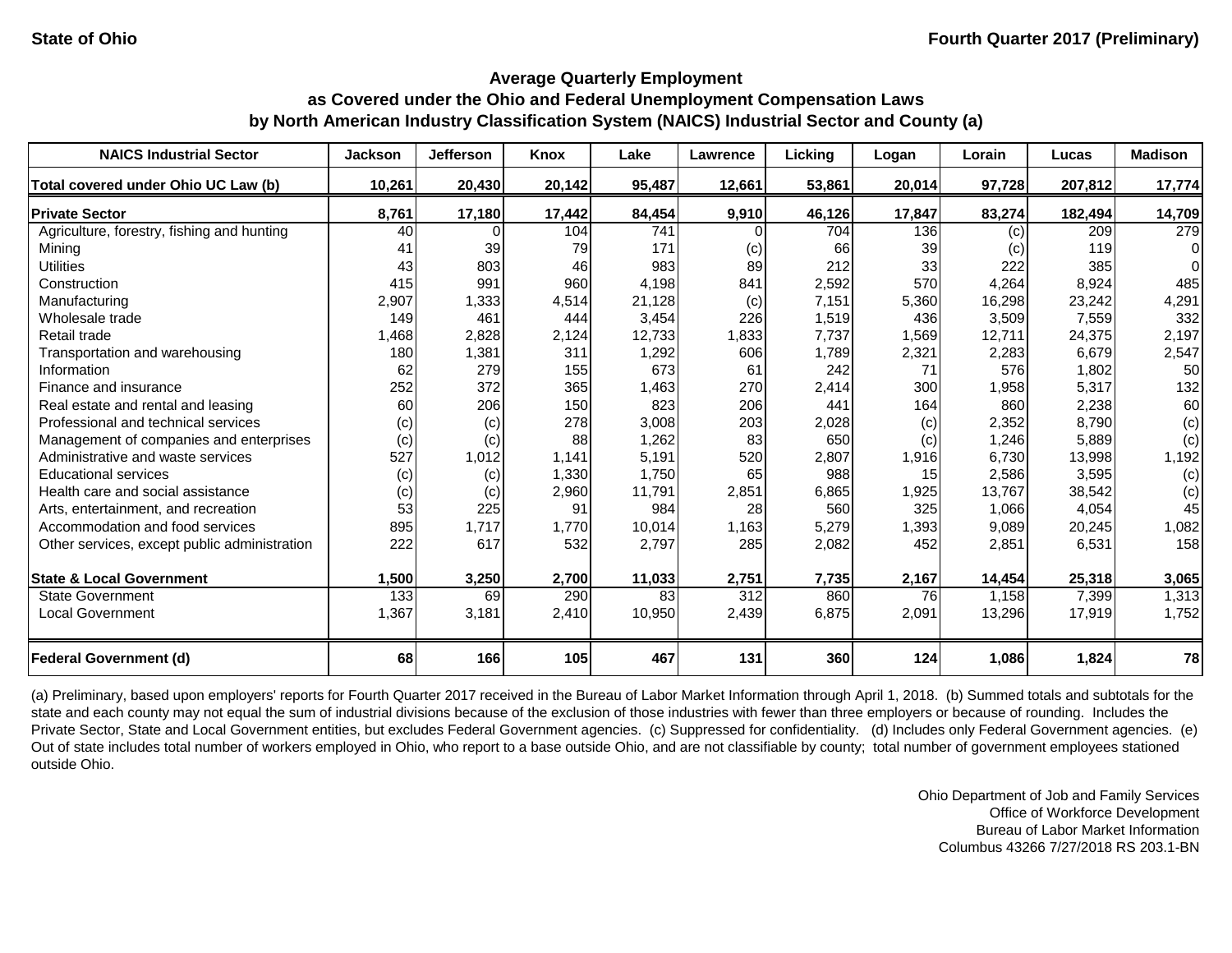| <b>NAICS Industrial Sector</b>               | <b>Mahoning</b> | <b>Marion</b> | <b>Medina</b> | <b>Meigs</b> | <b>Mercer</b> | Miami  | <b>Monroe</b> | <b>Montgomery</b> | <b>Morgan</b> | <b>Morrow</b> |
|----------------------------------------------|-----------------|---------------|---------------|--------------|---------------|--------|---------------|-------------------|---------------|---------------|
| Total covered under Ohio UC Law (b)          | 96,837          | 24,542        | 60,581        | 3,588        | 19,953        | 40,821 | 2,732         | 253,226           | 2,659         | 5,047         |
| <b>Private Sector</b>                        | 83,939          | 20,858        | 53,717        | 2,536        | 17,361        | 36,018 | 1,918         | 226,159           | 2,048         | 3,461         |
| Agriculture, forestry, fishing and hunting   | 180             | (c)           | 221           | (c)          | (c)           | 131    | 17            | 220               | (c)           | 48            |
| Mining                                       | 137             | (c)           | 13            | (c)          | (c)           | 57     | 100           | 66                | (c)           | 15            |
| <b>Utilities</b>                             | 341             | 98            | 49            | (c)          | (c)           | (c)    | 45            | 630               | (c)           | (c)           |
| Construction                                 | 4,732           | 603           | 3,723         | 231          | 1,041         | 1,678  | 173           | 9,051             | 99            | 226           |
| Manufacturing                                | 9,034           | 6,059         | 9,161         | 149          | 6,892         | 10,627 | 14            | 28,029            | 430           | 893           |
| Wholesale trade                              | 4,197           | 677           | 3,391         | 43           | (c)           | (c)    | 47            | 9,398             | (c)           | 107           |
| Retail trade                                 | 12,473          | 2,723         | 8,247         | 558          | 2,027         | 4,792  | 331           | 24,191            | 293           | 578           |
| Transportation and warehousing               | 3,499           | 954           | 2,997         | (c)          | 1,162         | 2,137  | 209           | 8,722             |               | (c)           |
| Information                                  | 1,028           | 208           | 304           | (c)          | 154           | 95     | (c)           | 6,998             | 26            | 16            |
| Finance and insurance                        | 1,767           | 320           | 1,094         | 132          | 570           | 683    | 164           | 11,413            | 80            | 60            |
| Real estate and rental and leasing           | 906             | 345           | 589           | 45           | 77            | 268    | 15            | 2,855             |               | 67            |
| Professional and technical services          | 2,653           | 246           | 2,060         | (c)          | (c)           | (c)    | (c)           | 12,665            | 50            | (c)           |
| Management of companies and enterprises      | 1,111           | 123           | 3,073         | (c)          | (c)           | (c)    | $\Omega$      | 3,616             |               | (c)           |
| Administrative and waste services            | 6,832           | 1,526         | 3,084         | 96           | (c)           | 2,285  | 93            | 16,461            | 48            | 97            |
| <b>Educational services</b>                  | 660             | 66            | 514           | (c)          | (c)           | 184    | (c)           | 6,683             |               | (c)           |
| Health care and social assistance            | 19,610          | 4,008         | 6,561         | (c)          | (c)           | 4,274  | (c)           | 51,386            | 380           | (c)           |
| Arts, entertainment, and recreation          | 1,417           | 128           | 958           | $\Omega$     | 83            | 248    | (c)           | 2,857             | (c)           | 93            |
| Accommodation and food services              | 10,339          | 1,953         | 5,946         | 402          | 1,195         | 3,879  | (c)           | 23,679            | (c)           | 380           |
| Other services, except public administration | 3,024           | 657           | 1,733         | (c)          | 702           | 1,275  | (c)           | 7,241             | 28            | 88            |
| <b>State &amp; Local Government</b>          | 12,898          | 3,684         | 6,864         | 1,052        | 2,592         | 4,803  | 814           | 27,067            | 611           | 1,586         |
| <b>State Government</b>                      | 2,810           | 708           | 125           | 38           | 177           | 127    | 38            | 1,142             | 56            | 66            |
| <b>Local Government</b>                      | 10,088          | 2,976         | 6,739         | 1,014        | 2,415         | 4,676  | 776           | 25,925            | 555           | 1,520         |
| <b>Federal Government (d)</b>                | 1,204           | 109           | 343           | 59           | 90            | 188    | 49            | 4,335             | 41            | 47            |

(a) Preliminary, based upon employers' reports for Fourth Quarter 2017 received in the Bureau of Labor Market Information through April 1, 2018. (b) Summed totals and subtotals for the state and each county may not equal the sum of industrial divisions because of the exclusion of those industries with fewer than three employers or because of rounding. Includes the Private Sector, State and Local Government entities, but excludes Federal Government agencies. (c) Suppressed for confidentiality. (d) Includes only Federal Government agencies. (e) Out of state includes total number of workers employed in Ohio, who report to a base outside Ohio, and are not classifiable by county; total number of government employees stationed outside Ohio.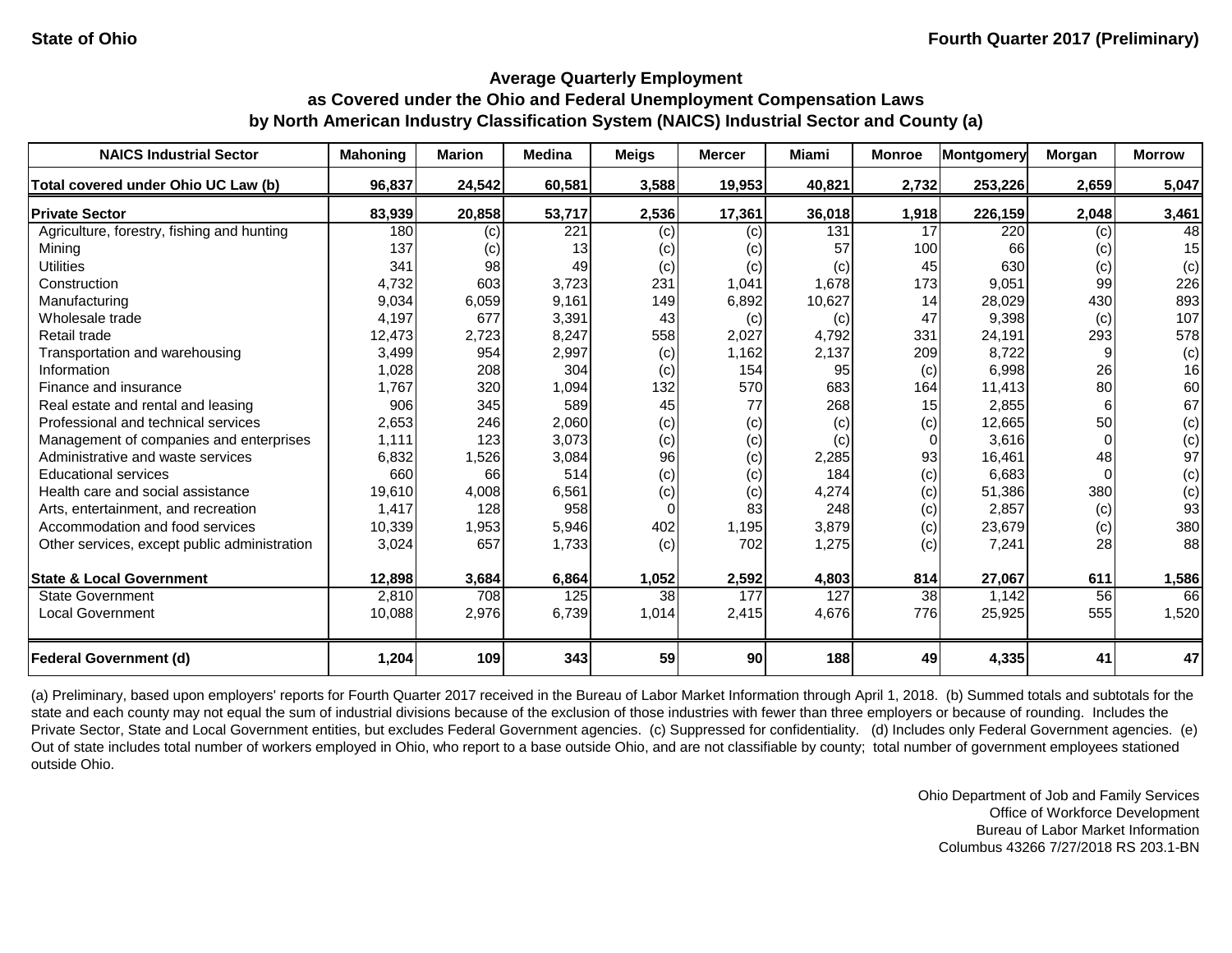| <b>NAICS Industrial Sector</b>               | <b>Muskingum</b> | <b>Noble</b> | <b>Ottawa</b> | <b>Paulding</b> | <b>Perry</b> | Pickaway | <b>Pike</b> | <b>Portage</b> | <b>Preble</b> | Putnam          |
|----------------------------------------------|------------------|--------------|---------------|-----------------|--------------|----------|-------------|----------------|---------------|-----------------|
| Total covered under Ohio UC Law (b)          | 34,028           | 2,951        | 12,861        | 4,882           | 6,013        | 13,451   | 9,663       | 54,477         | 11,049        | 11,760          |
| <b>Private Sector</b>                        | 28,909           | 1,980        | 10,742        | 3,818           | 4,472        | 9,545    | 8,257       | 43,328         | 9,281         | 10,176          |
| Agriculture, forestry, fishing and hunting   | 25               |              | 81            | (c)             | 17           | (c)      | (c)         | 144            | (c)           | (c)             |
| Mining                                       | 361              | 75           | 99            | (c)             | 139          | (c)      | (c)         | 279            | (c)           | (c)             |
| <b>Utilities</b>                             | 234              | 13           | (c)           | (c)             | 29           | (c)      | (c)         | (c)            | (c)           | (c)             |
| Construction                                 | 1,006            | 107          | 539           | 111             | 361          | 867      | 442         | 2,100          | 347           | 896             |
| Manufacturing                                | 2,899            | 258          | 2,022         | 1,437           | 872          | 1,841    | 1,010       | 10,184         | 3,077         | 3,527           |
| Wholesale trade                              | 828              | 108          | (c)           | (c)             | 287          | (c)      | (c)         | 3,251          | (c)           | 483             |
| Retail trade                                 | 5,828            | 305          | 1,446         | 387             | 693          | 1,512    | 1,018       | 6,964          | 1,790         | 1,103           |
| Transportation and warehousing               | 1,705            | 138          | 311           | 164             | 78           | 413      | 467         | (c)            | 342           | (c)             |
| Information                                  | 623              | 13           | 58            | 23              | 20           | 47       | 37          | 466            | 28            | 64              |
| Finance and insurance                        | 751              | 98           | 284           | 95              | 147          | 264      | 222         | 667            | 216           | 290             |
| Real estate and rental and leasing           | 215              |              | 120           | 24              | 18           | 110      | 48          | 483            | 65            | 35              |
| Professional and technical services          | 680              | 163          | 182           | 76              | 103          | (c)      | (c)         | 1,338          | (c)           | 219             |
| Management of companies and enterprises      | 257              | (c)          | 79            | $\Omega$        | 98           | (c)      | (c)         | 975            | (c)           | 0               |
| Administrative and waste services            | 1,429            | (c)          | 225           | 67              | 188          | 622      | 1,986       | 1,458          | 199           | 429             |
| <b>Educational services</b>                  | 598              |              | (c)           | (c)             | (c)          | (c)      | 29          | 553            | 13            | (c)             |
| Health care and social assistance            | 6,343            | 334          | (c)           | (c)             | (c)          | (c)      | 1,565       | 5,383          | 1,161         | (c)             |
| Arts, entertainment, and recreation          | 363              | (c)          | 513           | (c)             | 22           | 95       | (c)         | 404            | 106           | 51              |
| Accommodation and food services              | 3,520            | (c)          | 1,801         | (c)             | 395          | 1,273    | (c)         | 5,593          | 1,033         | 894             |
| Other services, except public administration | 1,244            | 69           | 352           | 81              | 136          | 264      | 186         | 1,530          | 314           | 456             |
| <b>State &amp; Local Government</b>          | 5,119            | 971          | 2,119         | 1,064           | 1,541        | 3,906    | 1,406       | 11,149         | 1,768         | 1,584           |
| <b>State Government</b>                      | 336              | 471          | 154           | 33              | 36           | 1,346    | 87          | (c)            | 67            | $\overline{38}$ |
| <b>Local Government</b>                      | 4,783            | 500          | 1,965         | 1,031           | 1,505        | 2,560    | 1,319       | (c)            | 1,701         | 1,546           |
| <b>Federal Government (d)</b>                | 217              | 22           | 252           | 51              | 61           | 88       | 61          | 336            | 68            | 64              |

(a) Preliminary, based upon employers' reports for Fourth Quarter 2017 received in the Bureau of Labor Market Information through April 1, 2018. (b) Summed totals and subtotals for the state and each county may not equal the sum of industrial divisions because of the exclusion of those industries with fewer than three employers or because of rounding. Includes the Private Sector, State and Local Government entities, but excludes Federal Government agencies. (c) Suppressed for confidentiality. (d) Includes only Federal Government agencies. (e) Out of state includes total number of workers employed in Ohio, who report to a base outside Ohio, and are not classifiable by county; total number of government employees stationed outside Ohio.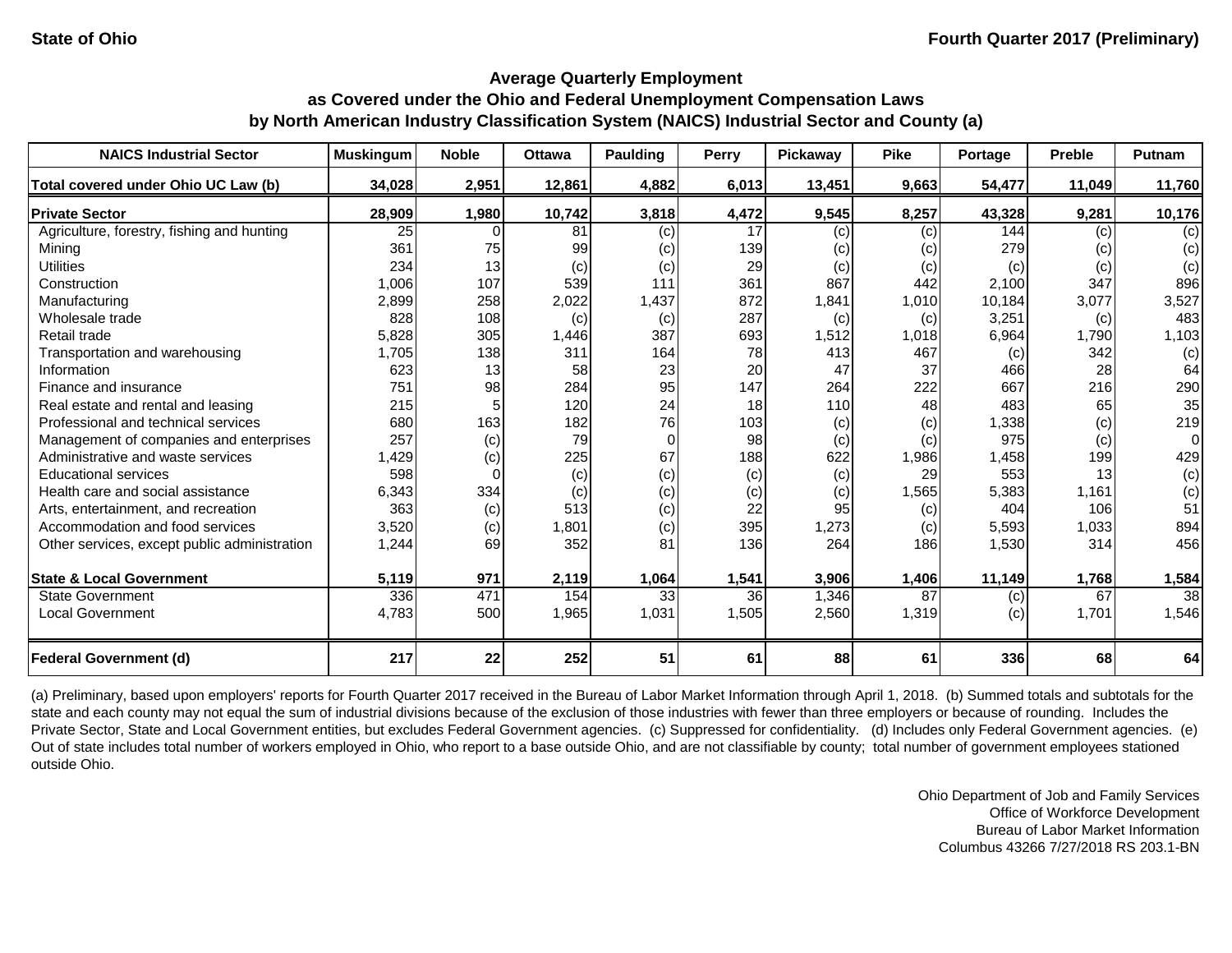| <b>NAICS Industrial Sector</b>               | <b>Richland</b> | <b>Ross</b> | <b>Sandusky</b> | <b>Scioto</b> | <b>Seneca</b> | <b>Shelby</b> | <b>Stark</b> | <b>Summit</b> | <b>Trumbull</b> | <b>Tuscarawas</b> |
|----------------------------------------------|-----------------|-------------|-----------------|---------------|---------------|---------------|--------------|---------------|-----------------|-------------------|
| Total covered under Ohio UC Law (b)          | 49,667          | 27,084      | 26,278          | 23,719        | 19,428        | 27,359        | 160,432      | 267,236       | 67,199          | 36,891            |
| <b>Private Sector</b>                        | 42,750          | 22,154      | 23,310          | 18,874        | 16,837        | 24,985        | 142,184      | 240,997       | 58,125          | 32,169            |
| Agriculture, forestry, fishing and hunting   | (c)             | 108         | (c)             | (c)           | 60            | 136           | 248          | 73            | 95              | 142               |
| Mining                                       | (c)             | 22          | (c)             | (c)           | 140           |               | 343          | 117           | 76              | 945               |
| <b>Utilities</b>                             | (c)             | 197         | 41              | 98            | 103           | (c)           | 594          | 1,016         | (c)             | 98                |
| Construction                                 | 2,116           | 711         | 872             | 534           | 939           | 1,601         | 7,480        | 11,166        | 2,562           | 2,108             |
| Manufacturing                                | 10,015          | 4,272       | 9,979           | 1,396         | 4,192         | 12,999        | 25,265       | 28,870        | 11,085          | 7,392             |
| Wholesale trade                              | 1,577           | 493         | 600             | 364           | 699           | 1,264         | 6,281        | 13,456        | (c)             | 1,336             |
| Retail trade                                 | 6,770           | 4,156       | 2,581           | 3,064         | 2,233         | 1,823         | 19,991       | 31,280        | 10,511          | 4,489             |
| Transportation and warehousing               | (c)             | 797         | 709             | 552           | 618           | (c)           | 3,518        | 8,633         | 2,641           | 942               |
| Information                                  | 536             | 285         | 146             | 139           | 208           | 88            | 1,500        | 3,924         | 426             | 223               |
| Finance and insurance                        | 1,042           | 482         | 471             | 576           | 414           | 332           | 5,199        | 9,800         | 1,347           | 654               |
| Real estate and rental and leasing           | 318             | 145         | 369             | 240           | 70            | 83            | 1,488        | 2,965         | 815             | 316               |
| Professional and technical services          | 806             | 293         | 312             | 579           | (c)           | (c)           | 4,817        | 13,599        | 1,205           | 924               |
| Management of companies and enterprises      | 72              | 224         | 221             | 65            | (c)           | (c)           | 1,189        | 15,174        | 681             | 92                |
| Administrative and waste services            | 3,888           | 1,044       | 700             | 454           | 475           | 1,426         | 8,809        | 17,774        | 3,908           | 1,919             |
| <b>Educational services</b>                  | 444             | 82          | (c)             | 159           | 1,256         | 161           | 3,429        | 4,183         | 520             | 206               |
| Health care and social assistance            | 7,296           | 5,174       | (c)             | 7,483         | 2,361         | 1,904         | 27,962       | 43,992        | 10,582          | 5,187             |
| Arts, entertainment, and recreation          | 485             | 140         | 245             | 48            | 118           | 80            | 1,965        | 4,397         | 674             | 326               |
| Accommodation and food services              | 4,624           | 3,046       | 2,046           | 2,605         | 1,980         | 1,312         | 16,669       | 22,582        | 6,869           | 3,733             |
| Other services, except public administration | 1,267           | 485         | 714             | 489           | 612           | 754           | 5,438        | 7,996         | 2,090           | (c)               |
| <b>State &amp; Local Government</b>          | 6,917           | 4,930       | 2,968           | 4,845         | 2,591         | 2,374         | 18,248       | 26,239        | 9,074           | 4,722             |
| <b>State Government</b>                      | 1,441           | 1,664       | 104             | 1,433         | 284           | 193           | 1,410        | 4,347         | 726             | 494               |
| <b>Local Government</b>                      | 5,476           | 3,266       | 2,864           | 3,412         | 2,307         | 2,181         | 16,838       | 21,892        | 8,348           | 4,228             |
| <b>Federal Government (d)</b>                | 628             | 1,638       | 108             | 161           | 119           | 70            | 986          | 1,789         | 531             | 258               |

(a) Preliminary, based upon employers' reports for Fourth Quarter 2017 received in the Bureau of Labor Market Information through April 1, 2018. (b) Summed totals and subtotals for the state and each county may not equal the sum of industrial divisions because of the exclusion of those industries with fewer than three employers or because of rounding. Includes the Private Sector, State and Local Government entities, but excludes Federal Government agencies. (c) Suppressed for confidentiality. (d) Includes only Federal Government agencies. (e) Out of state includes total number of workers employed in Ohio, who report to a base outside Ohio, and are not classifiable by county; total number of government employees stationed outside Ohio.